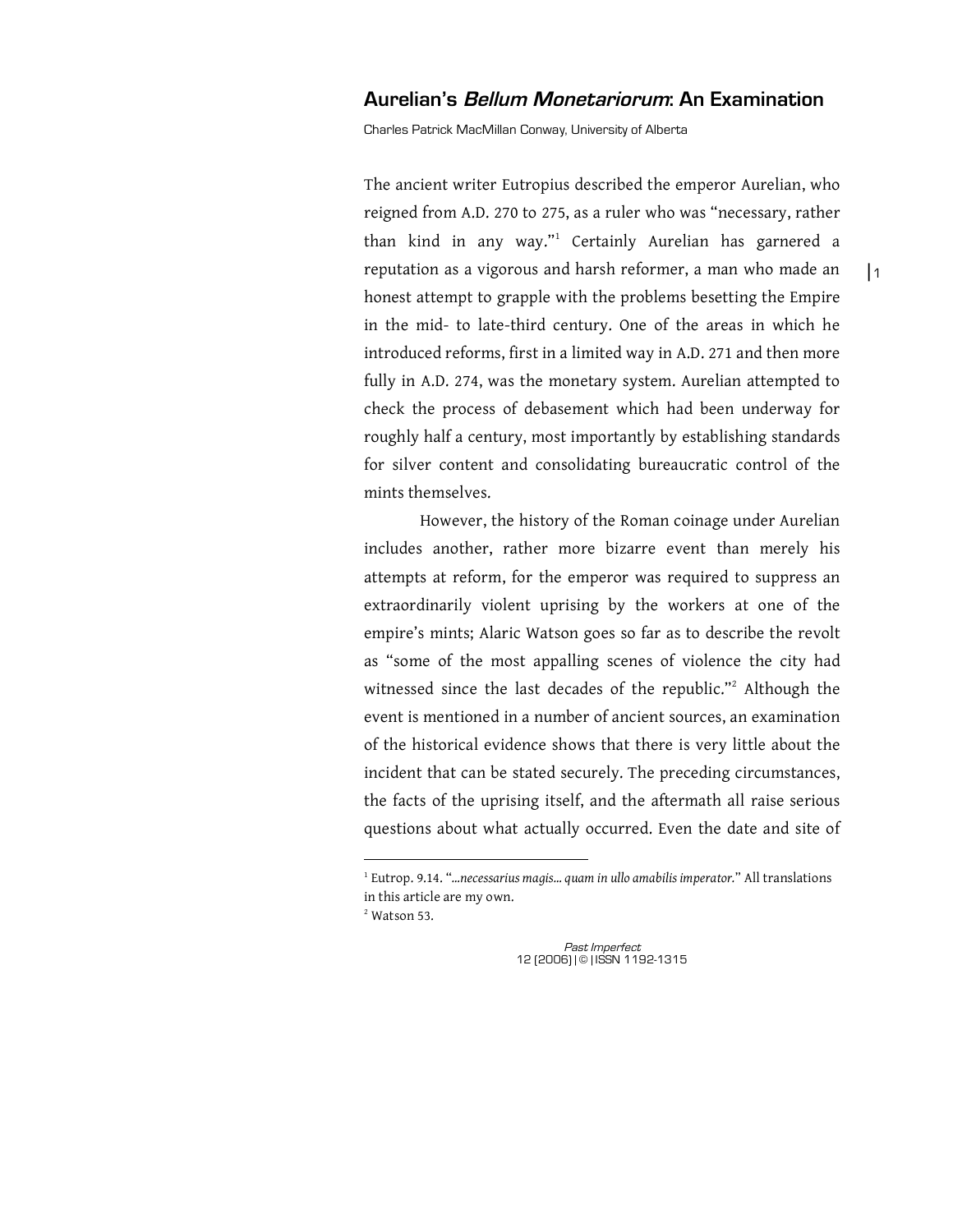the revolt, elements which seem at first glance to be relatively certain, have had doubt cast upon them. In this article, I will examine a number of the problems associated with interpreting the moneyers' rebellion, and attempt to provide the most reasonable answer to each one.

 $2<sup>1</sup>$ 

 $\overline{a}$ 

Before delving too deeply into the questions surrounding the moneyers' revolt, it is useful to examine the few literary sources we have for the incident. The most apparently complete account of the revolt is given in the *Historia Augusta*, which claims to reproduce an actual letter from Aurelian to his adoptive father Ulpius Crinitus concerning the uprising. $3$  In the letter, he describes the revolt as a "most serious war," <sup>4</sup> and complains that it goes to show that "nothing is given to me from the immortal gods without a difficult victory."<sup>5</sup> However, reported correspondence is a common literary technique in the later biographies of the *Historia Augusta*, and the vast majority if not all of the letters are bogus. There is no reason at all to ascribe any greater veracity to this one. There are also questions about the date of the *Historia Augusta*. Although many of the biographies purport to have been written for the emperors Diocletian or Constantine,<sup>6</sup> which would put them relatively close to the events of Aurelian's reign, it has also been

<sup>3</sup> SHA *Aurel*. 38.3-4. The author of the *Vita Aureliani* is named as Flavius Vopiscus Syracusius, who is also credited with the Lives of Tacitus, Probus, "The Four Tyrants," and Carinus. However, given the doubts about the actual authorship of the *Historia Augusta*, I will refer to the work by title rather than by author. 4 SHA *Aurel*. 38.3. "*…sedition intramurana bellum mihi gravissimum peperit.*"

<sup>5</sup> SHA *Aurel*. 38.4. "*Unde apparet nullam mihi dis inmortalibus datam sine <dif>ficultate victoriam.*"

<sup>6</sup> E.g., SHA *Maxim*. 1.1. "*Ne fastidiosum esset clementiae tuae, Constantine Maxime…*

Past Imperfect 12 (2006) | © | ISSN 1192-1315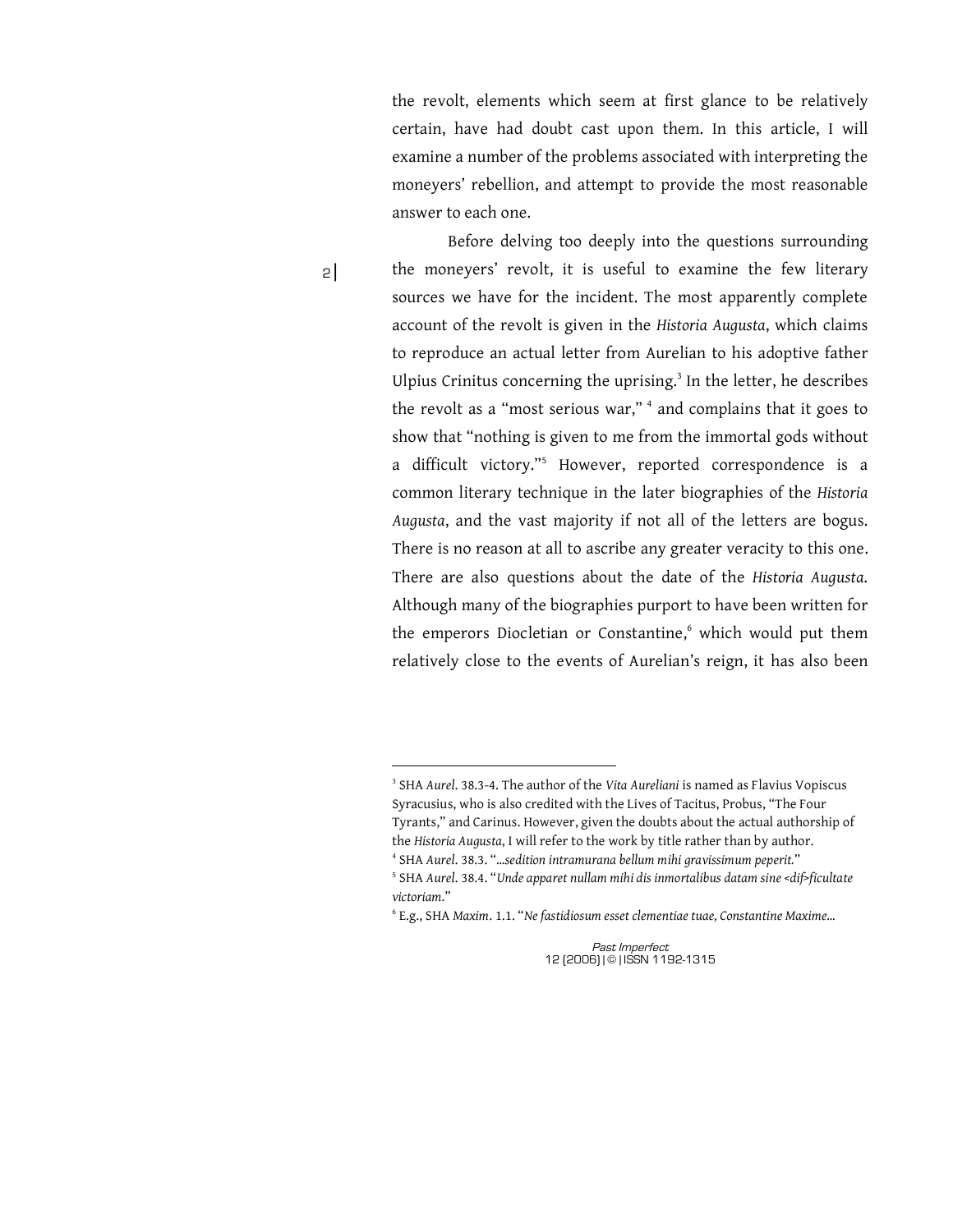argued forcefully that they are in fact of late  $4<sup>th</sup>$ -century composition, and possibly even by a single author.<sup>7</sup>

Sextus Aurelius Victor, his anonymous epitomist, and Eutropius, all three of whom are known to have written in the mid- to late-4<sup>th</sup> century, and all of whom wrote in Latin, also describe the events of the moneyers' revolt, although in not nearly as much detail as the *Historia Augusta*. There are, oddly enough, striking similarities between Eutropius' account and that included in the *Epitome*. For example, the two sources use exactly the same wording to describe the Aurelian's response to the revolt.<sup>8</sup> This similarity, of course, raises the question of who was borrowing from whom, but it appears likely that it is in fact the *Epitome* that is borrowing from Eutropius, rather than the other way around.<sup>9</sup>

Finally, there are fleeting remarks concerning the moneyers' revolt in the writings of two  $5<sup>th</sup>$ -century writers: Polemius Silvius and John Malalas. Silvius, who compiled a series of eclectic lists for a bishop named Eucherius, mentions the purported leader of the uprising, while Malalas, a historian from the eastern part of the Empire who is our only Greek source for the moneyers' revolt, makes a rather startling assertion concerning the event's location.<sup>10</sup> Both of these instances will be discussed further on in the article, in the appropriate context.

 $\overline{a}$ 

 $7$  This theory was first put forward by Hermann Dessau, in the later years of the 19<sup>th</sup> century. More recently, it has been taken by scholars such as Sir Ronald Syme (Syme 1). If true, the theory would make the *Historia Augusta* relatively contemporary with Eutropius, Aurelius Victor and the *Epitome*, and perhaps even suggest a common source.

<sup>8</sup> Eutrop 9.14.1, *Epit*. 35.4. In both cases, the text reads "*quos Aurelianus victos ultima crudelitate compescuit.*

<sup>9</sup> Gatti 95 et al.

<sup>10</sup> Pol. Silv. 1.49, Malalas 12.30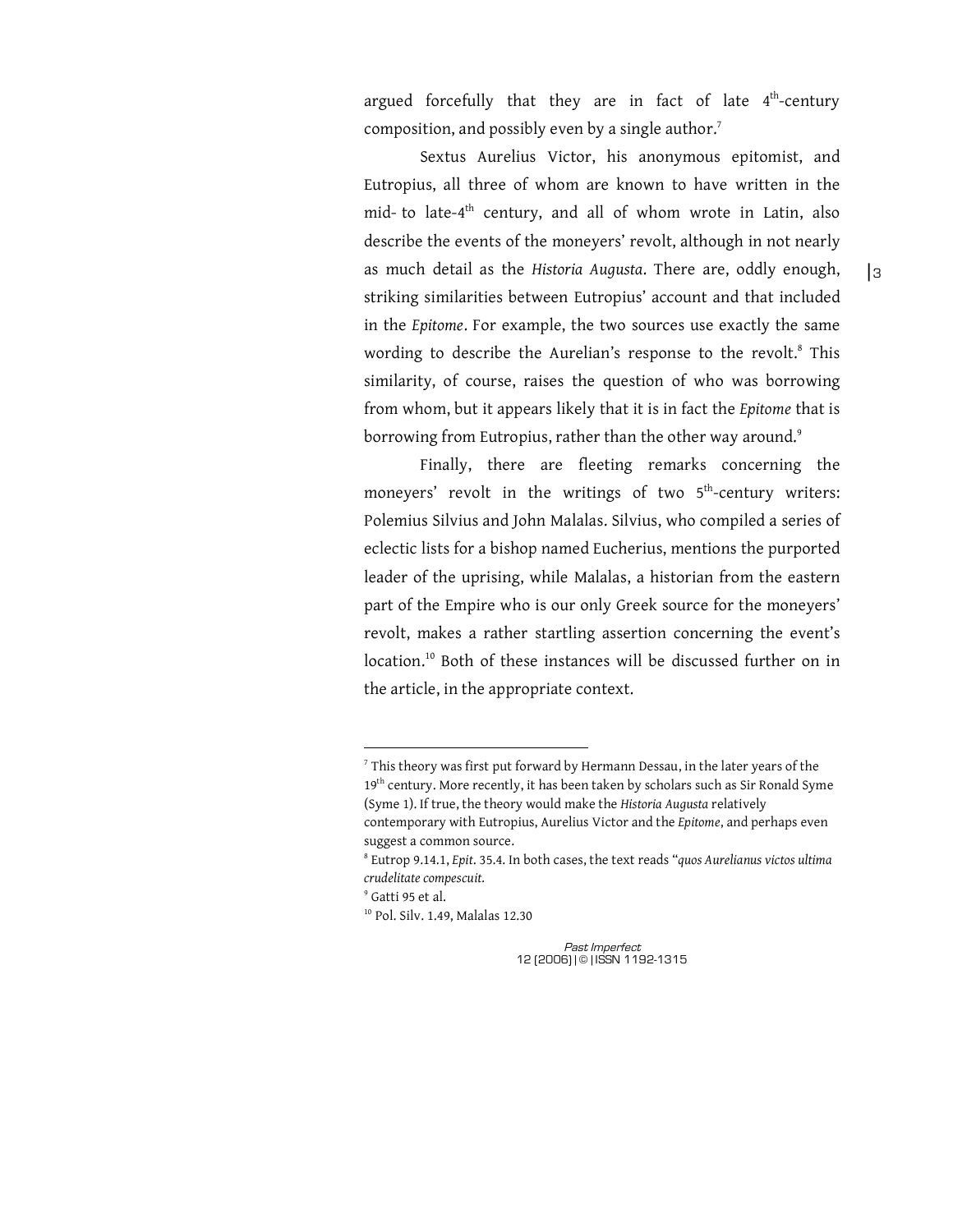# The Prelu de

 $4$ 

Lucius Domitius Aurelianus took the throne in A.D. 270 at roughly the age of fifty-five, following the short reign of Claudius II Gothicus and the subsequent and even briefer reign of Quintillus. At the time, the state of the Roman monetary system, like much of the imperial government, was abysmal. The denomination known as the *antoninianus*, which had replaced the *denarius* as the lynchpin of the Roman silver coinage under the emperor Caracalla a half-century earlier, had become a debased mockery of its former self. Under Caracalla, the *antoniniani* had been composed of 50% silver, but by the time of Aurelian the silver content had dropped to less than 5%, and in some cases less than 3%.<sup>11</sup> The main culprit in this debasement had been the repeated need to make large payments to the Roman armies, which had been fighting a nearly unending series of both civil and foreign wars. The continuous debasement of the *antoninianus* had not been matched by a similar process involving the standard gold coin, the *aureus*, meaning that the *antoninianus*, originally probably pegged at roughly 1/25 of an *aureus*, was now worth, in reality, approximately 1/600 of the *aureus*.<sup>12</sup> The *denarius* itself had almost completely ceased to be struck, as had the lesser bronze denominations, since inflation had rendered them practically worthless $13$ . The coinage had even suffered on the artistic front; Webb describes the portraiture on Aurelian's early coins as "so ugly as to be almost grotesque."<sup>14</sup> This, then, was the situation into which Aurelian was

 $\overline{a}$ 

 $11$  Homo 156 n3, Watson 126, et al.

 $12$  Carson 230.

<sup>&</sup>lt;sup>13</sup> Harl 134.

<sup>&</sup>lt;sup>14</sup> Webb 248.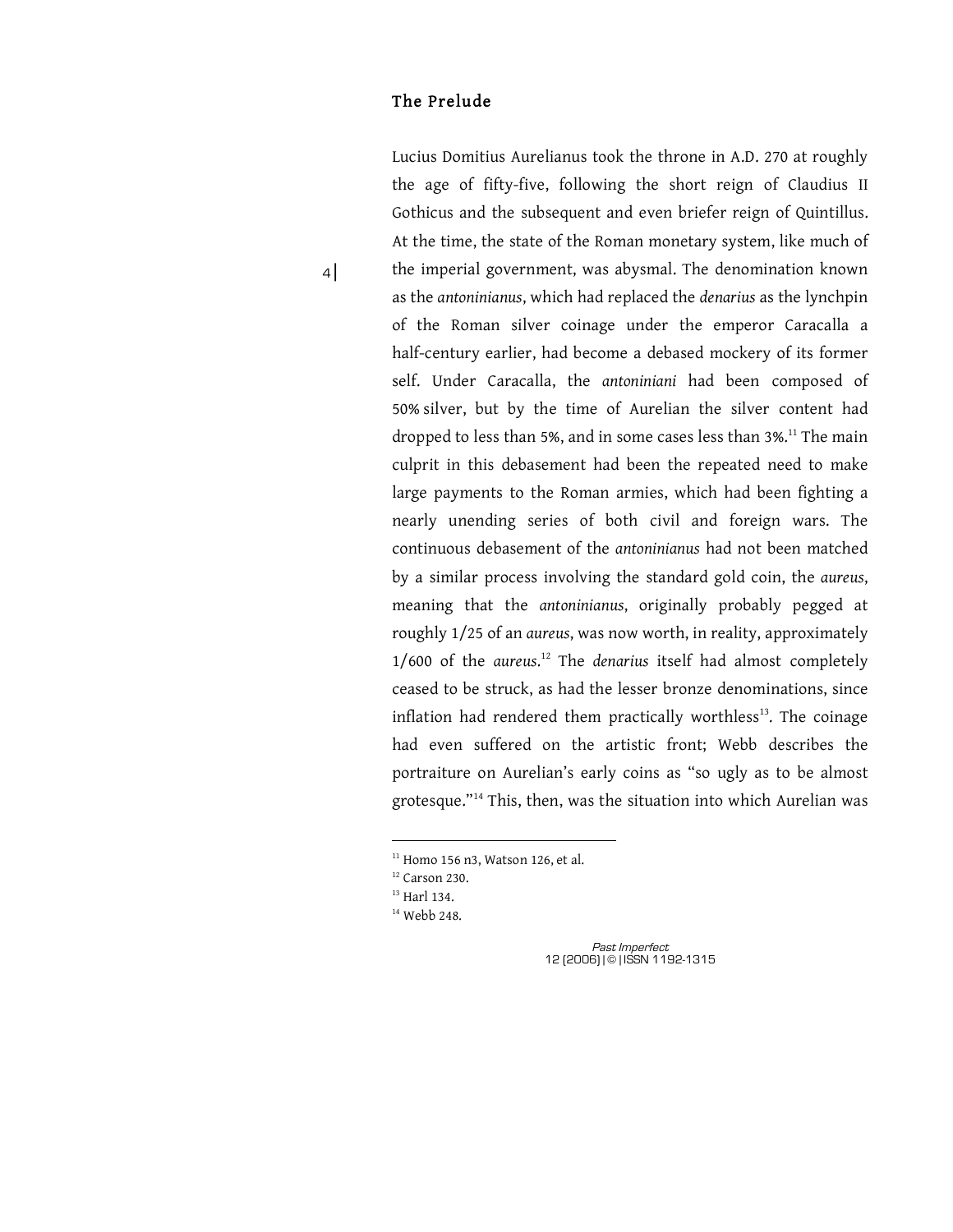thrust, and his task of reforming it was not made any easier by the fact that the monetary system was also beset by serious criminal activity.

## The Fraud

Aurelius Victor, in his brief account of the mint-workers' revolt, says that they "made war out of fear of punishment,"<sup>15</sup> and it seems clear that there was, in fact, large-scale fraud going on at the Rome mint. However, what exact form this fraud took is a matter of some speculation. The most commonly-discussed form of monetary fraud is over-debasement of the coinage, wherein the already meager silver content of the coins is further lessened by "watering it down" with lead and other base metals, while the workers pocket the left-over silver. Indeed, there is evidence for this form of fraud at the Rome mint; comparative analysis of coins from that mint and others show quite clearly that coins struck in Rome had noticeably less silver content than those struck elsewhere.<sup>16</sup> The fraud is actually detectable from the reign of Claudius Gothicus; Léon Homo, in his seminal 1904 book on the reign of Aurelian, produced a table showing that Roman silver coins at that time contained only, on average, about 54% of the silver of those from the mints of Tarraco, Siscia, and Antioch.<sup>17</sup> As noted above, lead was the most common metal used to replace the silver, but there are also

 $\overline{a}$ 

| 5

<sup>15</sup> Victor *Caes*. 35.6. "*…poenae metu bellum fecerant…*"

<sup>&</sup>lt;sup>16</sup> Homo 158-9.

<sup>&</sup>lt;sup>17</sup> *Ibid*. 159. According to this table, it is possible that similar malfeasance was going on at the mint of Cyzicus, as well as at Rome.

Past Imperfect 12 (2006) | © | ISSN 1192-1315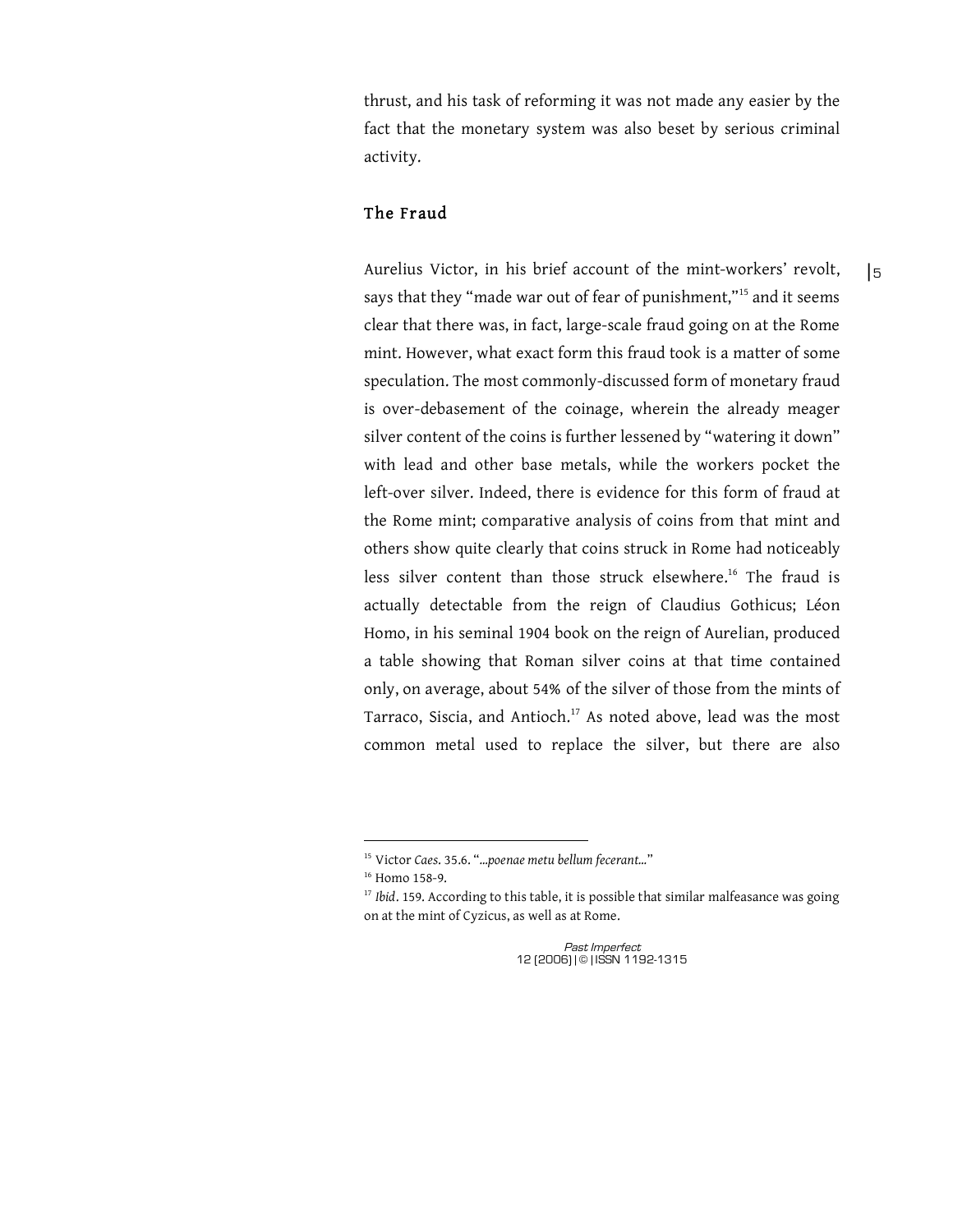suspiciously large amounts of zinc and tin in the *antoniniani* from the mint at Rome, and even traces of iron.<sup>18</sup>

A second form of fraud is also possible, however. The practice of "clipping" or "shaving" coins, wherein the mint-workers would have cut very small amounts of metal from the edges of the coins, is also known to have occurred in this era. Turcan, in particular, has argued that this was the main crime being committed at the Rome mint.<sup>19</sup> The argument here revolves around the exact terms being used in the ancient sources to describe the "violation" of the coinage. Both Aurelius Victor and Eutropius refer to the fraud, using different terms.<sup>20</sup> Of the two, Aurelius Victor is the more precise (as will be discussed elsewhere, this sentence from Eutropius is somewhat vague), and his use of the verb *corrodere* is likely significant. *Corrodere* has a sense of "to gnaw," *nummariam notam* seems to denote struck coinage as opposed to the raw flans, and from these facts Turcan argues fairly convincingly that the mint-workers were shaving metal from the edges of the coins.<sup>21</sup> Strangely, Turcan does seem to get himself slightly confused over the particular denomination upon which this practice was being carried out. He notes that the adjective *nummarius* is usually relevant to the bronze coinage, but the fact that there was no bronze coinage struck at Rome at that time means that Aurelius Victor can only have been referring to the *antoniniani*. 22

 $\overline{a}$ 

 $6$ 

<sup>18</sup> *Ibid*. 158-9.

<sup>&</sup>lt;sup>19</sup> Turcan 957.

<sup>20</sup> Victor *Caes*. 35.6 "*…nummariam notam corosissent.*" ; Eutrop. 14.1 "…*vitiates pecuniis…*".

<sup>&</sup>lt;sup>21</sup> Turcan 952-4.

<sup>22</sup> *Ibid*. 957-8.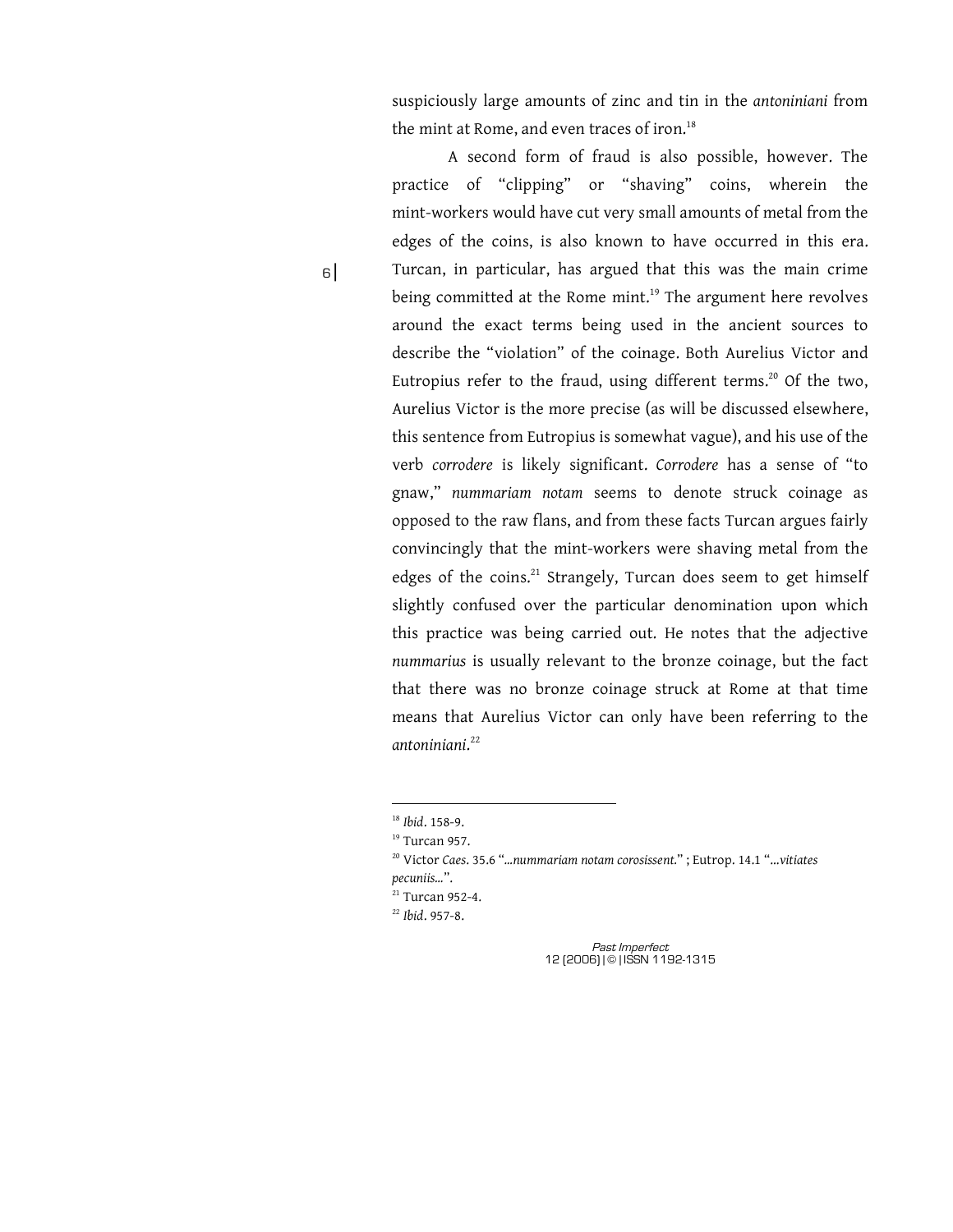In the end, the balance of evidence both from the written sources and from the coins themselves would seem to indicate that in fact both these types of fraud were taking place, and on a fairly significant scale.<sup>23</sup> R.E.A. Palmer seems to imply the possibility that the mint-workers were not, in fact, committing fraud, and that the accusation was merely a pretext for Aurelian to crack down on the restless populace of Rome, but the evidence says otherwise.<sup>24</sup> There is ample proof of various types of fraud going on in the mint at Rome, and the mint-workers apparently had good reason to fear imminent imperial punishment.

## The Site of the Revolt

The revolt of the moneyers almost certainly took place at Rome, and Aurelius Victor even locates its outbreak specifically on the Caelian Hill.<sup>25</sup> However, there is a dissenting opinion; the very late Greek historian John of Antioch, more usually known as John Malalas, places the uprising in Antioch, in the wake of the taking of that city from the forces of Zenobia by Aurelian in 272.<sup>26</sup> This theory has been defended against the other sources by Michael Peachin, who states that "[w]e ought not to disbelieve Malalas cavalierly."<sup>27</sup> However, much of Peachin's argument is based on the plausibility of a revolt at Antioch, rather than any concrete evidence in favour of one. While it is worth noting that, of the

 $\overline{a}$ 

<sup>27</sup> Peachin 335.

<sup>23</sup> *Ibid*. 954.

<sup>&</sup>lt;sup>24</sup> Palmer 219.

<sup>25</sup> Victor *Caes.* 35.6. "*…per Coelium montem congressi…*"

<sup>&</sup>lt;sup>26</sup> Malalas 12.30. Note that Malalas himself was an Antiochene, which probably explains why he gave greater emphasis than might be expected to certain events in that city.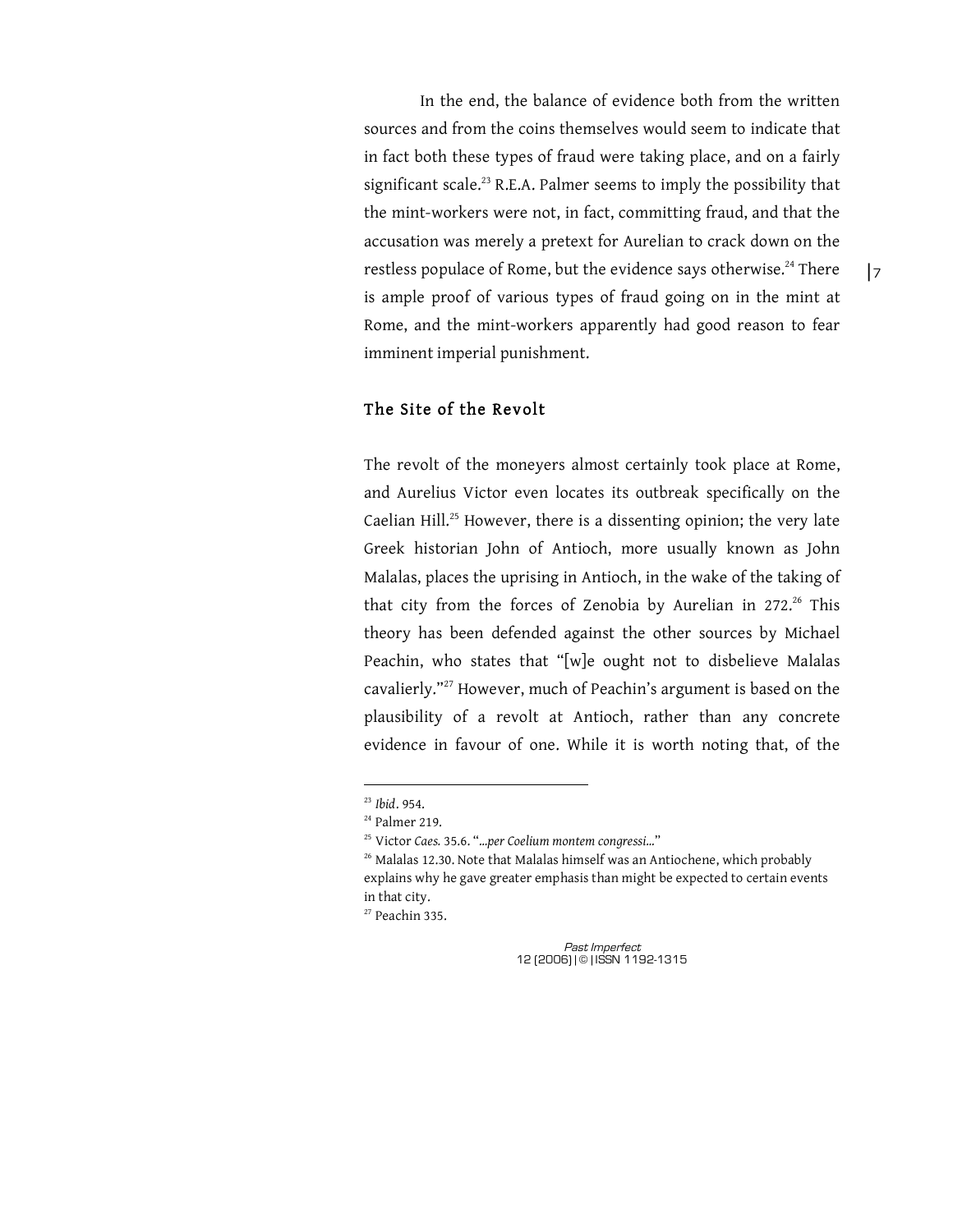sources for the moneyers' revolt, only Polemius Silvius and the Epitome explicitly name Rome as the site,<sup>28</sup> Aurelius Victor and Eutropius refer to the revolt taking place "within the city," and in context "the city" can only refer to Rome, even if we ignore Aurelius Victor's specific locating of the event on the Caelian Hill.<sup>29</sup> The *Historia Augusta* states that the revolt took place "within the walls," and again this almost certainly indicates Rome.<sup>30</sup> Peachin does attempt to deal with these sources, but his theory is merely that the specific mention of Rome in the *Epitome* is the author's own addition to material taken from an earlier source, and he completely fails to mention Polemius Silvius at all.<sup>31</sup> The most likely possibility is that Malalas referred to a completely different incident. He makes no reference to widespread violence, noting only that Aurelian was angry with, and subsequently punished, the mint workers.<sup>32</sup> Furthermore, the reason given for the revolt is different; Malalas claimed that the mint workers, who after all had recently been striking coins for Aurelian's enemies, demanded a return of their previous rights and status, without any mention of fraud.<sup>33</sup> Peachin admits the possibility of two incidents, but does seem to want to have Malalas describe the main uprising, with those sources locating the event at Rome being in error.<sup>34</sup> However, it seems to me most likely that there were in fact two incidents, the extraordinarily violent one at Rome, and a more minor bit of rebellious behaviour at Antioch.

 $\overline{a}$ 

8 |

<sup>28</sup> Pol. Silv. 1.49; *Epit*. 35.4 "*in urbe Roma*"

<sup>29</sup> Victor *Caes.* 35.6 "*intra urbem*"; Eutrop. 14.1 "*in urbe*".

<sup>30</sup> SHA *Aurel.* 38.3 "*seditio intramurana".*

 $31$  Peachin 333.

<sup>32</sup> Malalas 12.30.

<sup>33</sup> Malalas 12.30.

<sup>&</sup>lt;sup>34</sup> Peachin 335.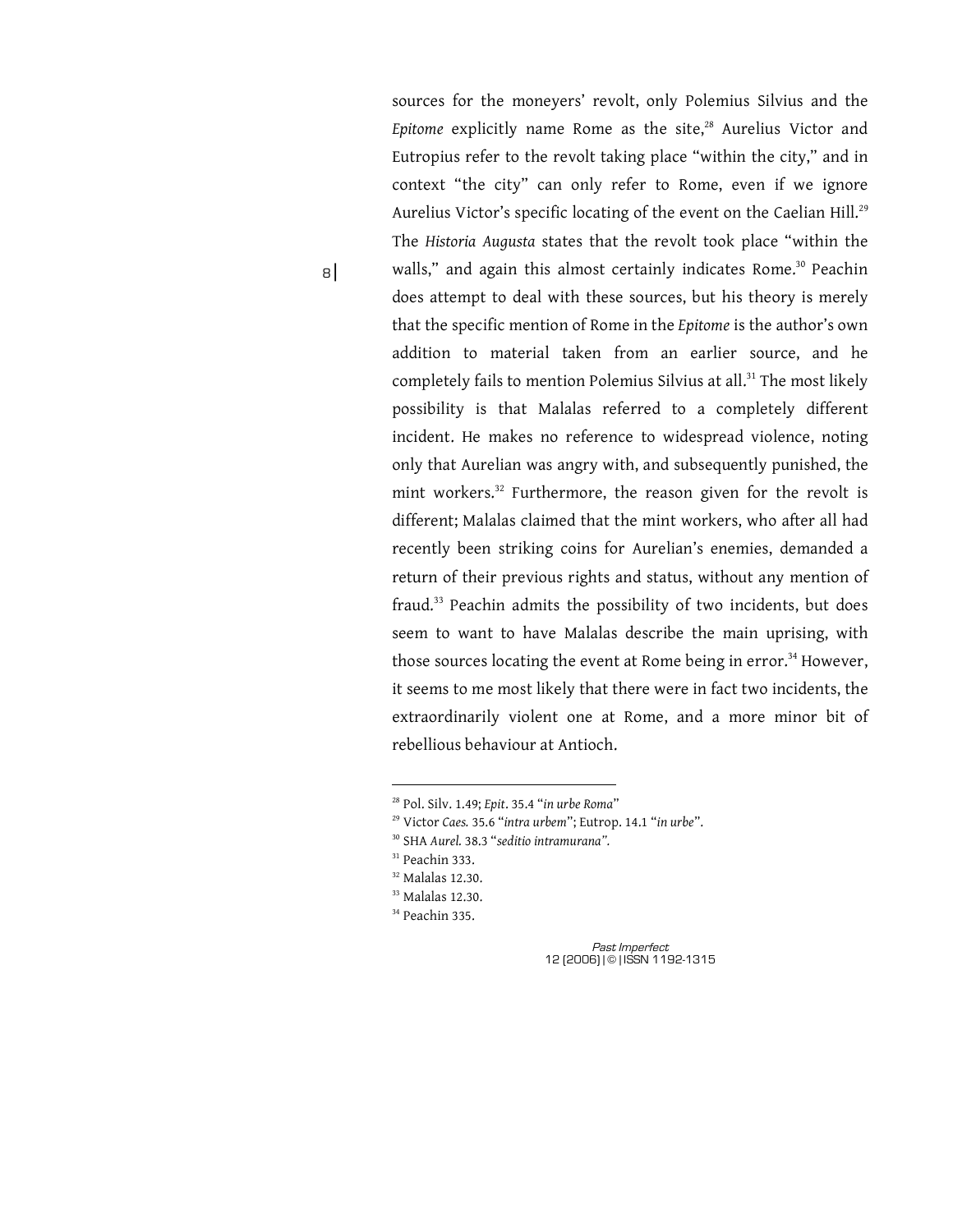# The Date of the Revolt

Two dates have been put forward for the uprising of the mint workers. The latter of these is A.D. 274, when Aurelian is believed to have put his major monetary reform into effect once he had defeated the usurper Tetricus. $35$  This date was the accepted one until early in the  $20^{th}$  century, when it was refuted by Homo, although as late as the 1960s adherents to it could still be found.<sup>36</sup> The thinking behind this hypothesis is that the mint workers were upset over the reforms, and rioted to show their displeasure. Eutropius' account of the *Bellum Monetariorum* lends some credence to the idea that the incident occurred in 274, since it follows directly after the author's description of the fallout from the war against Tetricus.<sup>37</sup> However, this theory is unacceptable on a number of levels. First, and most importantly, the mint at Rome had actually been closed for roughly three years prior to Aurelian's reforms, and even if it had re-opened by this point, it was likely operating at less than half its normal capacity. Secondly, by 274 the Senate seems to have been cooperating with Aurelian, thus depriving the mint-workers of a potential source of support.<sup>38</sup>

Far more probable, and indeed more accepted, is the theory that the revolt took place much earlier in the reign of Aurelian, in A.D. 271, and probably during the early part of the year.<sup>39</sup> This date

 $\overline{a}$ 

<sup>&</sup>lt;sup>35</sup> Carson 233.

<sup>36</sup> Turcan 948.

<sup>37</sup> Eutrop. 13.2.

<sup>&</sup>lt;sup>38</sup> The relationship between Aurelian and the Senate is a difficult issue, and one too large to explore fully here. I will say only that in my opinion, the relationship was not as fractious as has been thought, despite the executions early in Aurelian's reign.

<sup>39</sup> Watson 127.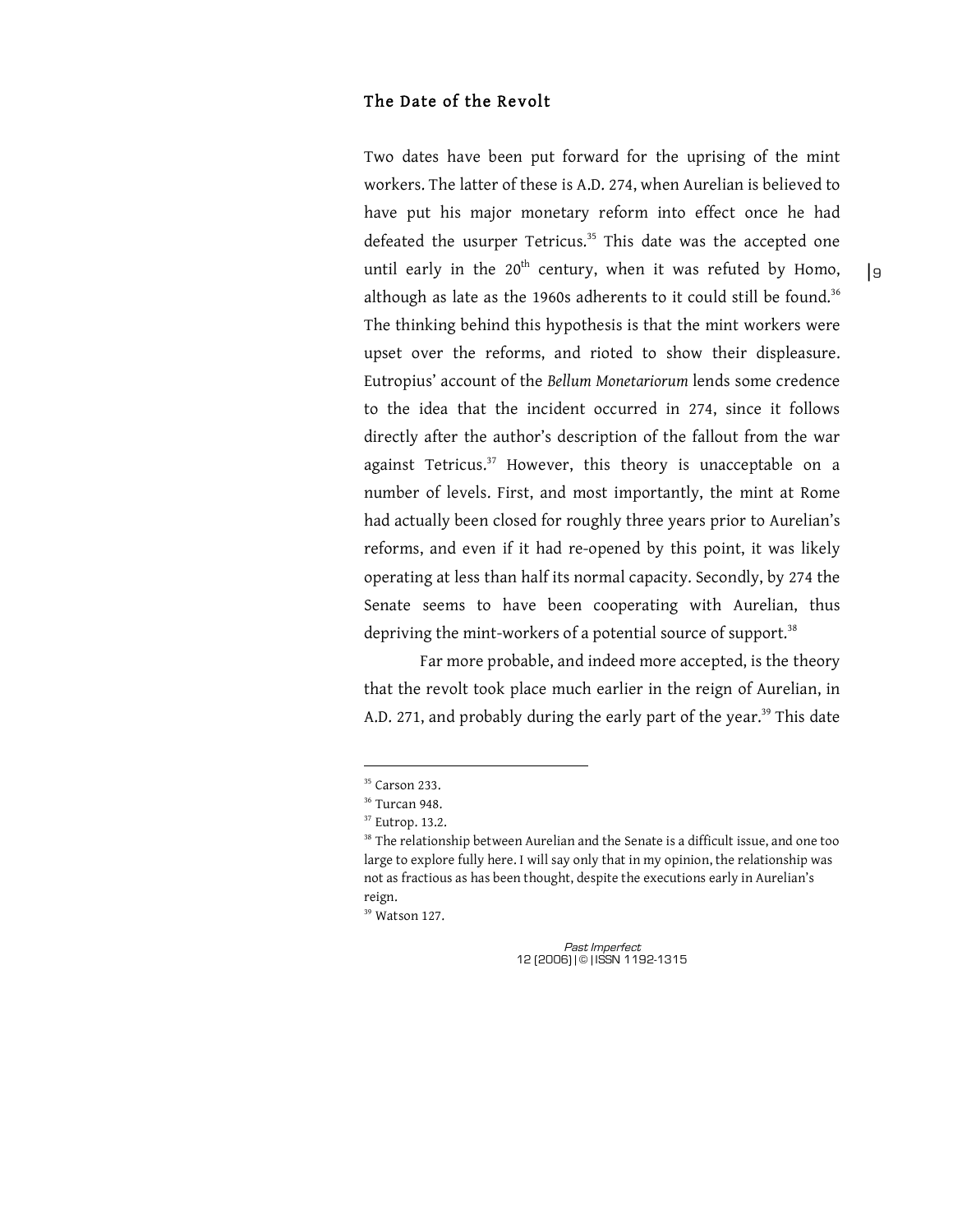fits nicely with a number of other attested incidents of civil disorder and treason. Furthermore, the emperor was actually away from Rome at that time, fighting in northern Italy, and, as Homo notes, this absence and the fact that Aurelian had recently been defeated in battle gave ample opportunity for mischief on the part of the moneyers.<sup>40</sup> Finally, it makes much more sense to have the revolt occur just before or at the very beginning of the Rome mint's closure, rather than at its end.

 $10<sup>1</sup>$ 

## The Participants

The only actual name which we have associated with the revolt of the moneyers is that of Felicissimus, who apparently was a *rationalis*, or accountant, at the mint of Rome.<sup>41</sup> Although his exact title is not given in any of the sources, it is probable that he was the *Procurator Summarum Rationum*, the top official in the monetary system at the time; in the *Historia Augusta*'s spurious letter to Ulpius, Aurelian is made to describe Felicissimus as the man "to whom I had given the procuratorship of the fisc."<sup>42</sup> This position was reserved for men of equestrian rank, so the remark in the *Historia Augusta* describing Felicissimus as the "lowest of slaves" must not be taken literally.<sup>43</sup> About Felicissimus himself, we know very little. There is an inscription from Trebula Mutuesca, in Latium about sixty kilometres north of Rome, which mentions a certain Aurelius Felicissimus, a procurator, who was alive during

 $\overline{a}$ 

<sup>40</sup> Homo 163-4 n.3.

<sup>41</sup> Both Aurelius Victor (*Caes.*35.6) and Eutropius (14.1) describe Felicissimus as a *rationalis*. He is not mentioned at all in the *Epitome*.

<sup>42</sup> SHA *Aurel*. 38.3. "*...cui procurationem fisci mandaveram…*"

<sup>43</sup> SHA *Aurel*. 38.3 "*…Felicissimo, ultimo servorum…*"

Past Imperfect 12 (2006) | © | ISSN 1192-1315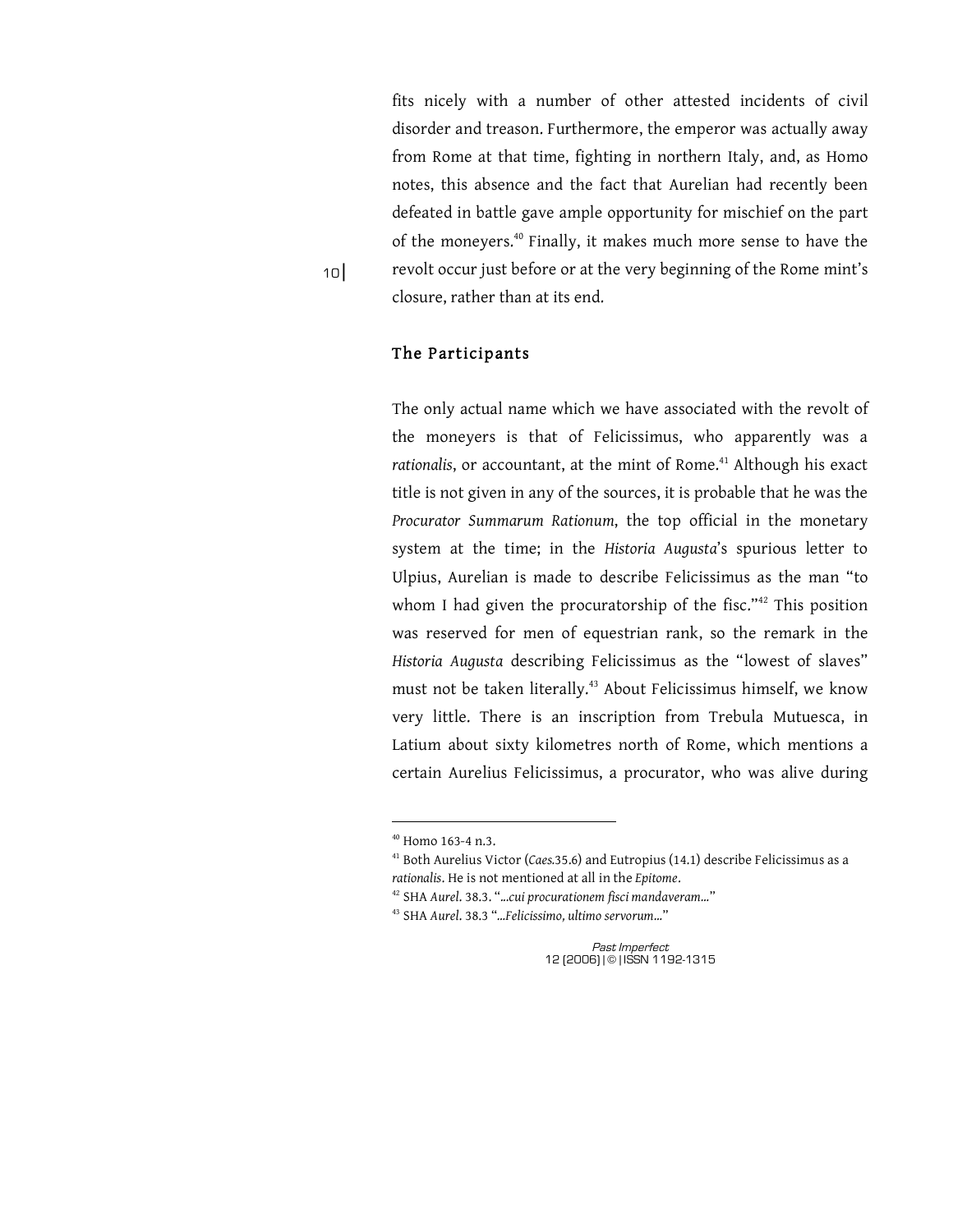the consulships of Arrianus and Papus.<sup>44</sup> These two were in office, according to the consular *Fasti*, in A.D. 243,<sup>45</sup> which makes it not impossible that the man mentioned in the inscription was the same *rationalis* who was in charge of the mint at Rome. Alaric Watson has even noted that there are reasons to identify the two as the same man; unhelpfully, he does not actually give any of those reasons.<sup>46</sup>

Felicissimus' role in the revolt is a matter of some speculation. He is named by Aurelius Victor and the *Historia Augusta*  as the *auctore* of the disorder,<sup>47</sup> and it is not unreasonable to suppose that he was one of the ringleaders of the fraud at the mint, especially given that he was the highest-ranking bureaucrat involved with minting coins. The late 5<sup>th</sup>-century Roman list-maker Polemius Silvius even goes so far as to name Felicissimus among the attempted usurpers during the reign of Aurelian, alongside Tetricus and others.<sup>48</sup> However, any suggestion that Felicissimus was attempting to place himself on the throne can safely be deemed an exaggeration; such a move would have been an extraordinarily ambitious one for an equestrian bureaucrat, and it seems clear that Silvius simply mis-interpreted Felicissimus' role as *auctore* of the revolt. Eutropius is the only one of our ancient sources who does not specifically name Felicissimus the leader of the revolt, as he uses a rather vague ablative absolute to describe the beginnings of the rebellion, <sup>49</sup> one which might imply that the mint-workers murdered Felicissimus,<sup>50</sup> or that his execution was one of the

 $\overline{a}$ 

50 Turcan 949.

Past Imperfect 12 (2006) | © | ISSN 1192-1315  $|11$ 

<sup>44</sup> C.I.L. IX.4894.

<sup>45</sup> Clinton 258.

<sup>46</sup> Watson 236 n.55.

<sup>47</sup> Victor *Caes.* 35.6; SHA *Aurel*. 38.3.

<sup>48</sup> Pol. Silv. 1.49. "*Sub quo Victorinus… Romae Felicissimus… tyranni fuerunt.*"

<sup>49</sup> Eutrop. 14.1. "*…monetarii rebellaverunt… Felicissimo rationali interfecto.*"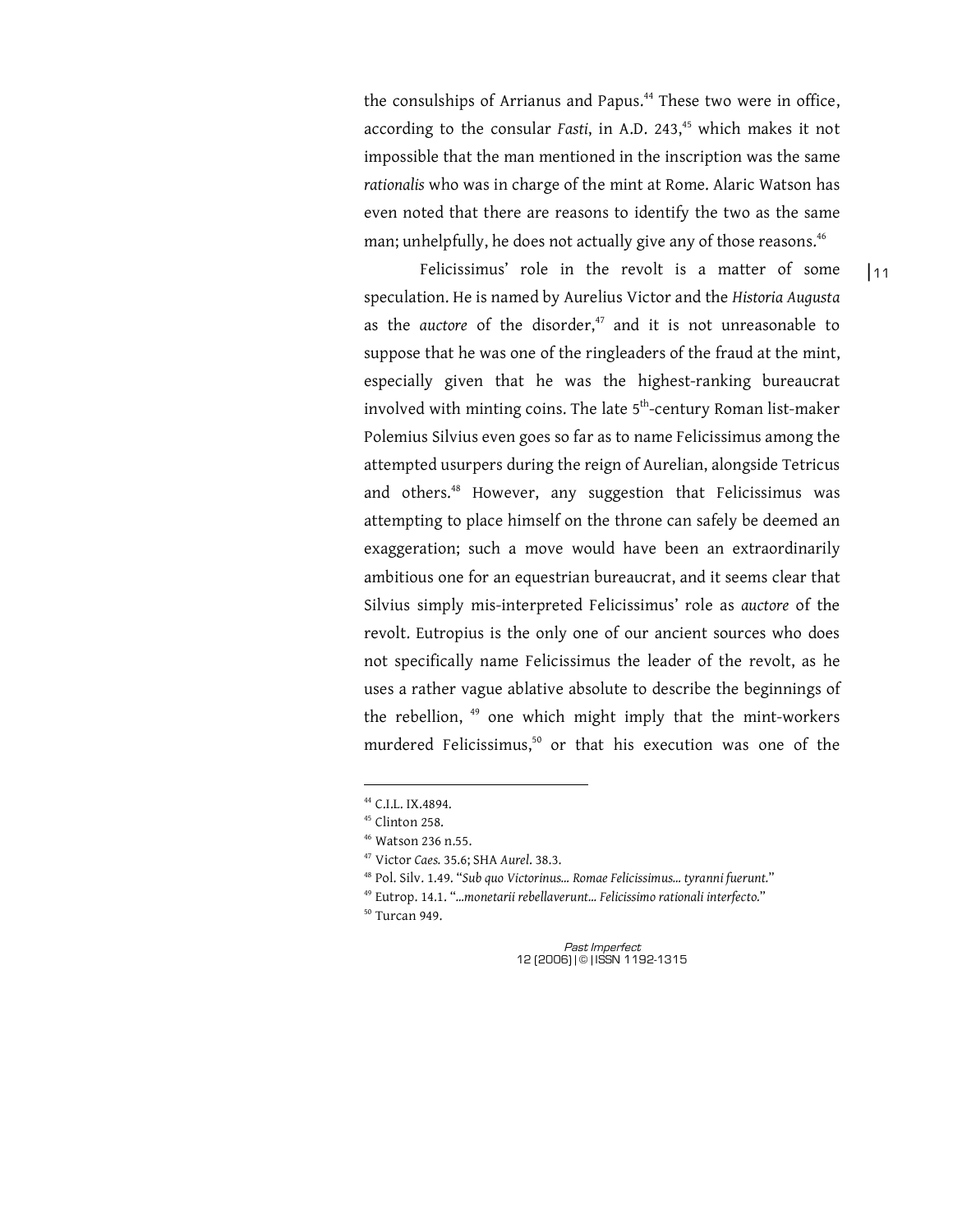triggers of the uprising. Whatever the case, it is clear from the ancient sources that Felicissimus was killed early on during the uprising, whether by the soldiers attempting to suppress it or as a placatory move by the mint-workers themselves.

Who, precisely, took part in the rioting is also a matter of some dispute. We can safely assume, given all the sources, that the mint-workers themselves were involved; however, given that there were probably only at most a couple of hundred of these in Rome at the time, $51$  it is impossible that they alone could be responsible for the number of casualties mentioned in the sources (see below). This remains true even if we take into account the fact that the mintworkers were a well-organized and fairly powerful guild.<sup>52</sup> Therefore, we must ask who else participated in the uprising, and two reasonable possibilities present themselves. First of all, we know that Aurelian had to suppress at least one major episode of treason involving Roman senators, and it is not unreasonable to postulate a connection between this problem and the uprising at the mint. Michael Peachin argues against senatorial participation, discounting it as "frankly difficult to imagine," but gives no reason for this viewpoint.<sup>53</sup> I would argue for the exact opposite viewpoint, that it is difficult to imagine that senators opposed to Aurelian were *not* involved. Homo supports this position, noting that the mint-workers were "without doubt" supported by some of the senators.<sup>54</sup> Aurelian's relationship with the Senate was not terribly good at this point in his reign,<sup>55</sup> and in fact one of the rights which

 $\overline{a}$ 

Past Imperfect 12 (2006) | © | ISSN 1192-1315

<sup>12</sup> |

<sup>51</sup> Peachin 335, n.43.

<sup>52</sup> Homo 162-3.

<sup>53</sup> Peachin 335, n. 43.

<sup>54</sup> Homo 163-4 n.3.

<sup>&</sup>lt;sup>55</sup> Gatti 98, but see n. 38 above.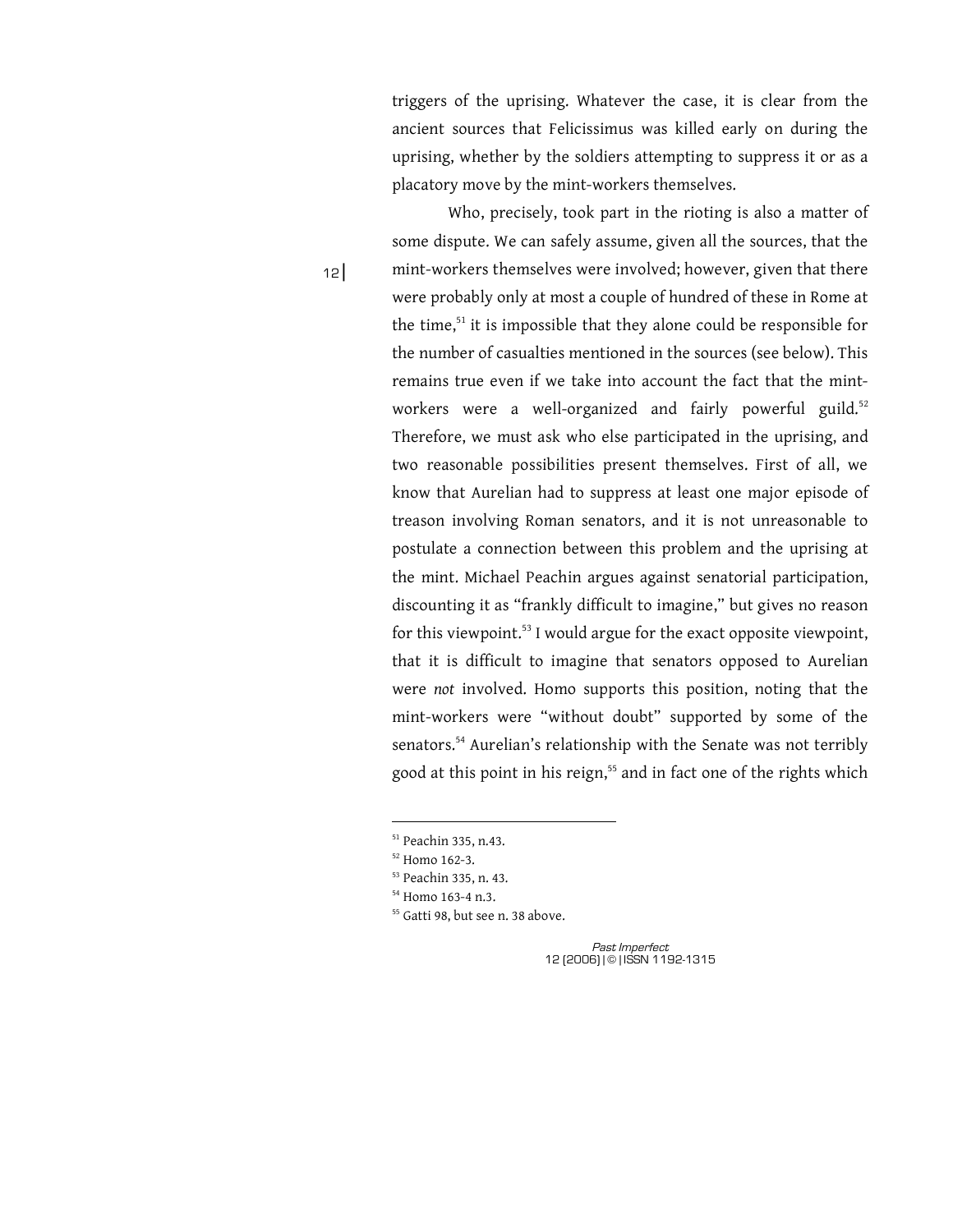the emperor stripped from the Senate was the privilege of minting bronze coinage.<sup>56</sup> Of course, this had been a fairly token privilege for some time, given the paucity of bronze coinage in general, but it was nonetheless a reduction in the Senate's prestige.<sup>57</sup> Like the closure of the mint at Rome, there is some question concerning when the Senate lost the bronze coinage; there may be reason to believe that this happened as early as the reign of Claudius Gothicus, or alternatively that it occurred after the moneyers' uprising, as a form of punishment.<sup>58</sup> However, whether the Senate lost this right before or after the uprising is irrelevant to the question of senatorial participation; if it was done beforehand, it gives a powerful motive for senatorial discontent, and if afterwards, it is evidence that Aurelian was punishing the Senate for something related to the monetary system. Unfortunately, none of our sources specifically and clearly correlate the two events; Eutropius' remark that "[Aurelian] condemned very many nobles to death" could be taken as a description of the aftermath of the moneyers' revolt, but this is by no means certain.<sup>59</sup>

The other possibility concerning participation in the moneyers' revolt is that a large sector of the population of Rome joined in the unrest. R.E.A. Palmer has argued very strongly in favour of this notion, stating bluntly that "Aurelian's war against moneyers... was a general riot."<sup>60</sup> This is a reasonable and indeed probable suggestion, as it takes into account the fact the general economic situation at Rome was tenuous at the time, with probable

 $\overline{a}$ 

60 Palmer 220.

<sup>56</sup> Turcan 948, et al.

<sup>57</sup> Turcan 948.

<sup>58</sup> Gatti 97-8l; Homo 169-70.

<sup>59</sup> Eutrop. 14.1 "*Plurimos nobiles capite damnavit.*"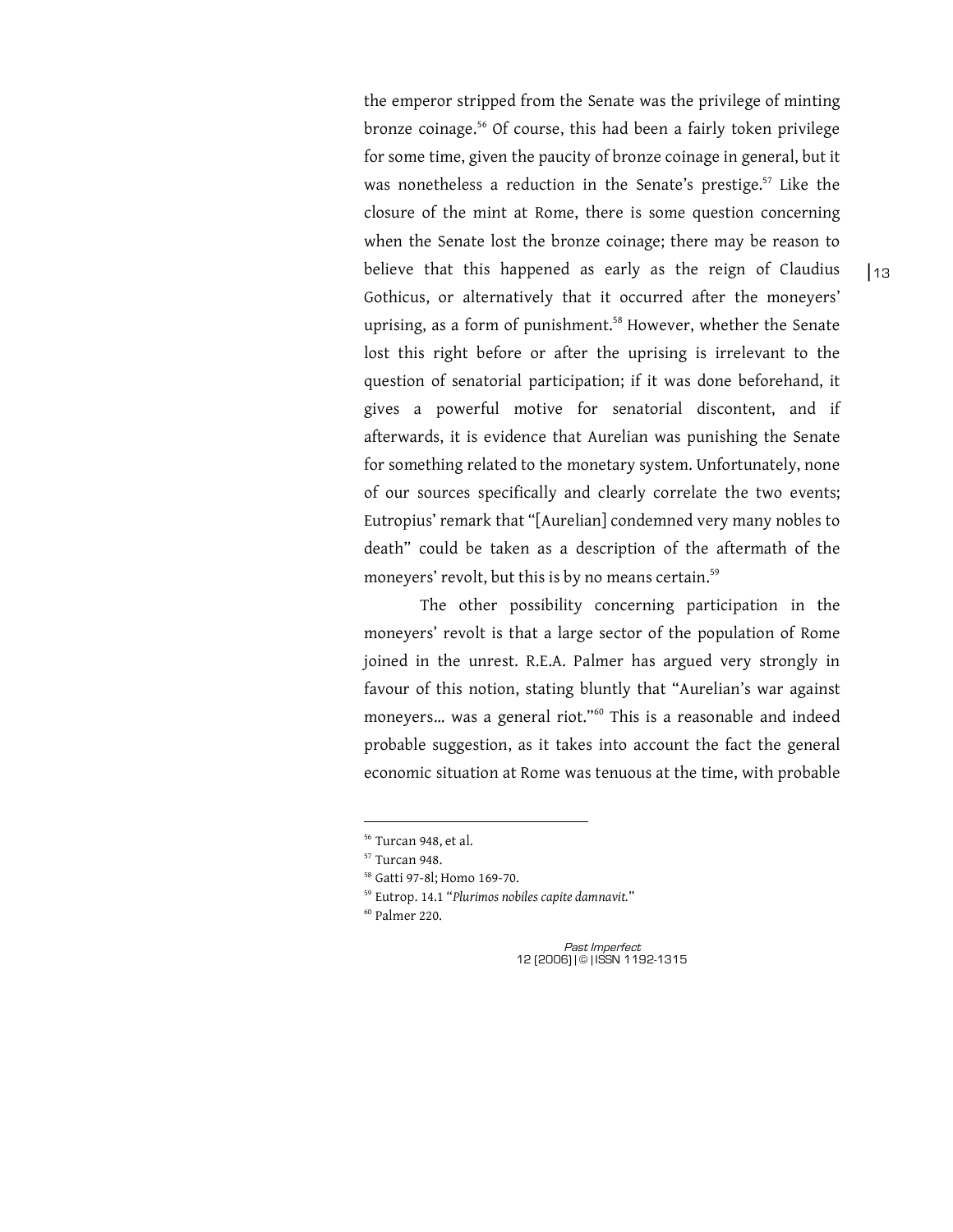shortages of food and other necessities, and as a result there were numerous reasons for discontent in the Roman populace.<sup>61</sup> An added incentive for civil disorder would have the menacing propinquity of the Germanic Iuthungi, who had penetrated the Empire as far as central Italy.

Finally, some mention must be made of the casualty figures mentioned by the sources. Both the *Historia Augusta* and Aurelius Victor mention the figure of 7,000 dead,<sup>62</sup> and the *Historia Augusta* specifically states that this was merely the number of soldiers killed, leaving aside casualties among the rioters (the *Historia Augusta* goes so far as to list the different types of soldiers killed: "…marines and river-bank guards and camp-soldiers and Dacians"63). However, this casualty list is included in one of the completely fictional letters which are a common feature of this particular section of the *Historia Augusta*, and W.H. Fisher was probably completely correct in describing the passage as having no historical value whatsoever.<sup>64</sup> Aurelius Victor, on the other hand describes the 7,000 dead as coming from among the *bellatores*, 65 which can be taken in the more general sense of "fighters" or "combatants," and thus could mean both soldiers and rioters.<sup>66</sup> Palmer takes the exact opposite view to the *Historia Augusta*, and claims that 7,000 represents the number of rioters killed, leaving the soldiers out of the equation entirely.<sup>67</sup> Perhaps the most

 $\overline{a}$ 

 $14$ 

66 Fisher 132.

<sup>61</sup> *Ibid*.

<sup>62</sup> SHA *Aurel*. 38.2. "*...septem tamen mil[it]ibus suorum militum interemptis…*" Victor *Caes.* 35.6. "*...septem fere bellatorum milia confecerint*."

<sup>63</sup> SHA *Aurel*. 38.4 "*……septem mil[it]ibus Lembariorum et Riparensium et Castrianorum et Daciscorum interemptis.*"

 $<sup>64</sup>$  Fisher 144.</sup>

<sup>65</sup> Victor *Caes*. 35.6

<sup>67</sup> Palmer 219.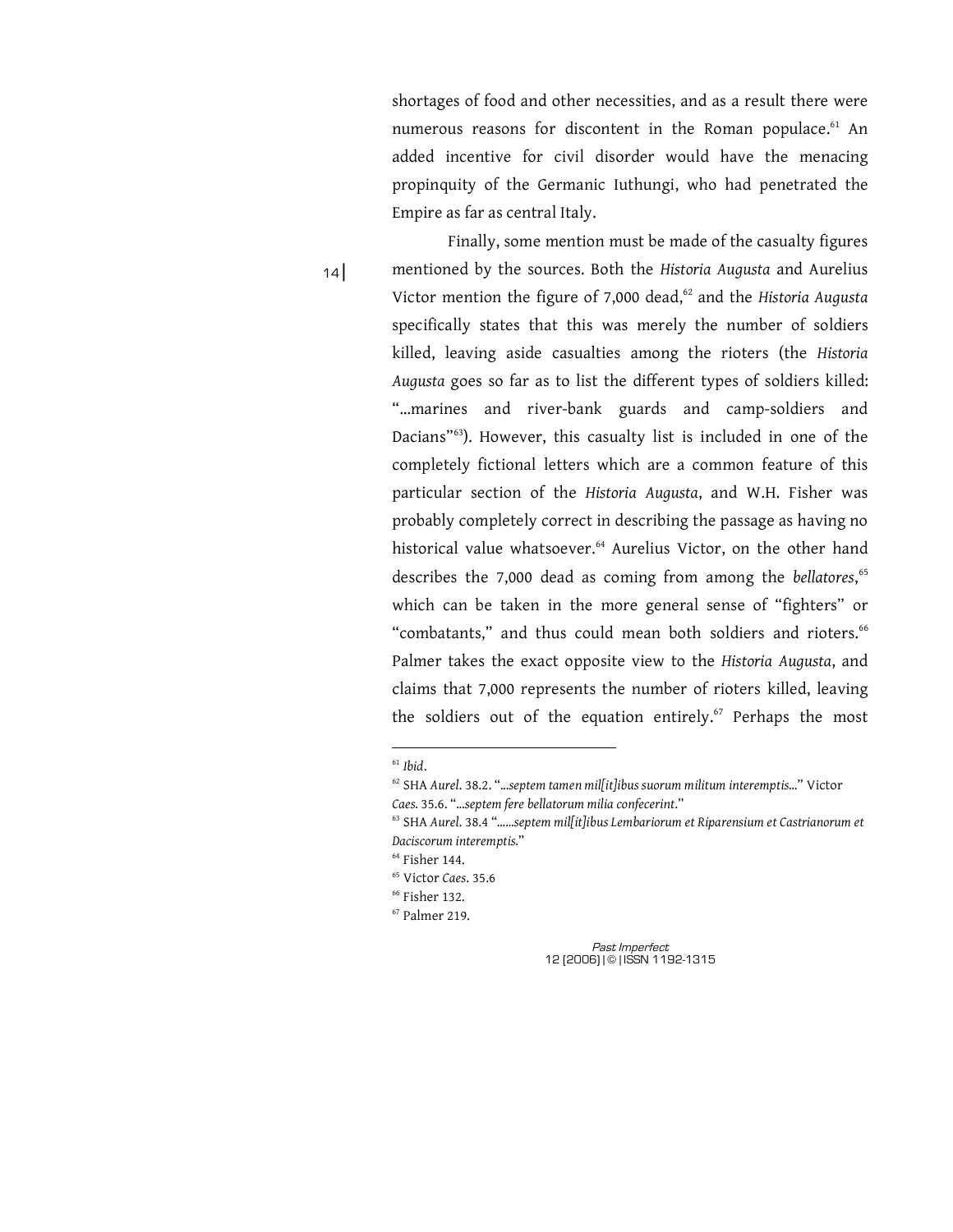reasonable suggestion here is that, as Aurelius Victor seems to imply, the figure represents the total number of casualties on both sides.

# The Aftermath.

It is widely accepted that Aurelian closed the mint at Rome in the aftermath of the revolt. However, this may be both an overstatement and a misinterpretation of the chain of events. Homo puts forward the idea that the closure of the mint was not done in the wake of the revolt, but was actually the event that triggered it.<sup>68</sup> There could well be some validity to this opinion; closure of the mint would not only have been a reasonable response to the discovery of fraud, but would have given the mint-workers fear of unemployment as an added motive for violence.<sup>69</sup> Furthermore, coins were struck at the Rome mint between A.D. 271 and the return of the facility to full production in A.D. 274. There is evidence that 5 *officinae* were in operation at some point during this period, probably towards the end.<sup>70</sup> Turcan does seem to think that the 5 *officinae* operated for a brief period immediately after the rebellion, but he gives no evidence for this view, and it seems more likely that the mint was closed completely in the wake of the violence, and then partially re-opened much later.<sup>71</sup> This limited activity may represent nothing more than an attempt to get the mint operational before Aurelian's major

 $\overline{a}$ 

 $68$  Homo 163.

<sup>69</sup> *Ibid*. 162, n.1, opposed by Gatti 96.

 $70$  Webb 256.

 $71$  Turcan 948.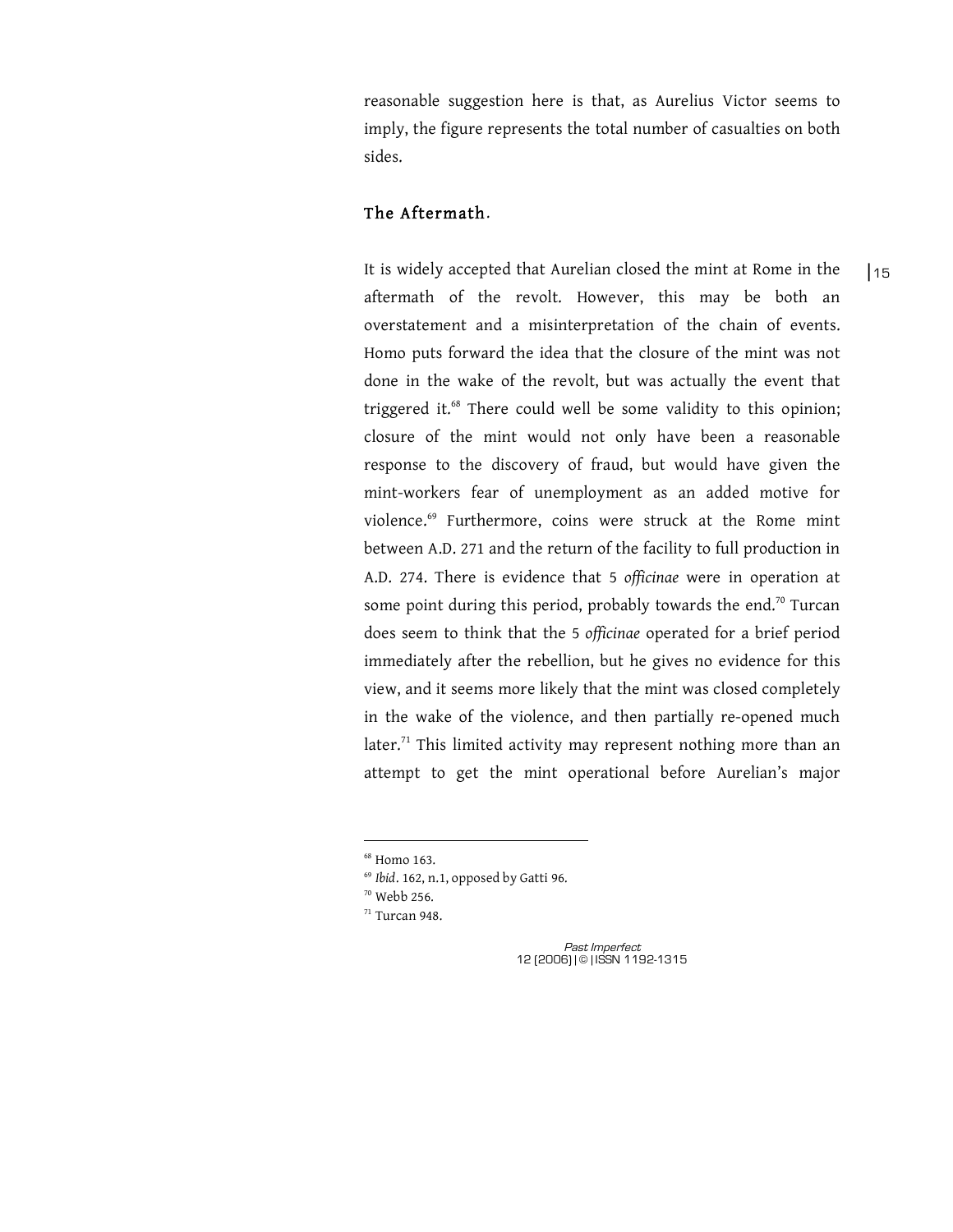reforms came into effect, which would have presumably involved training new workers and testing new equipment.

Furthermore, the exact reason for the mint's closure is not as clear is might seem. The generally accepted view, that the mint was closed in the wake of the rebellion, leaves one to wonder whether this was done as a simple punishment of the mint-workers themselves, whether the rebellion had reduced the ranks of trained mint-workers to the point where keeping the operation running was no longer feasible, or whether the mint itself had been damaged or destroyed during the rioting. All three of these notions are reasonable, but it seems to me that the first one carries the most merit. For one thing, closure of the mint as a punitive action also fits with the theory that this event actually preceded the revolt; in this case, the closure would have been in reaction to the on-going fraud, whereas if we take the closure as a post-revolt event, then it was done as punishment for the violence itself. The second hypothesis, that the guild of mint-workers had been completely wiped out, is unlikely, especially since there is evidence that Aurelian actually pardoned some of the rebellious mint-workers and took them eastward with him later on, as soldiers in his campaigns in the Balkans.<sup>72</sup> The third possibility, that of the destruction of the mint itself, is entirely possible on its own merits but is not supported by any evidence whatsoever.<sup>73</sup>

The Rome mint did re-open under Aurelian, probably in late  $274.^{74}$  It did so in conjunction with a number of currency reforms initiated by the emperor, reforms which foreshadowed the far more dramatic and successful efforts of Diocletian some 15

 $\overline{a}$ 

<sup>16</sup> |

 $72$  Watson 133.

<sup>73</sup> Homo 164.

<sup>74</sup> Webb 256.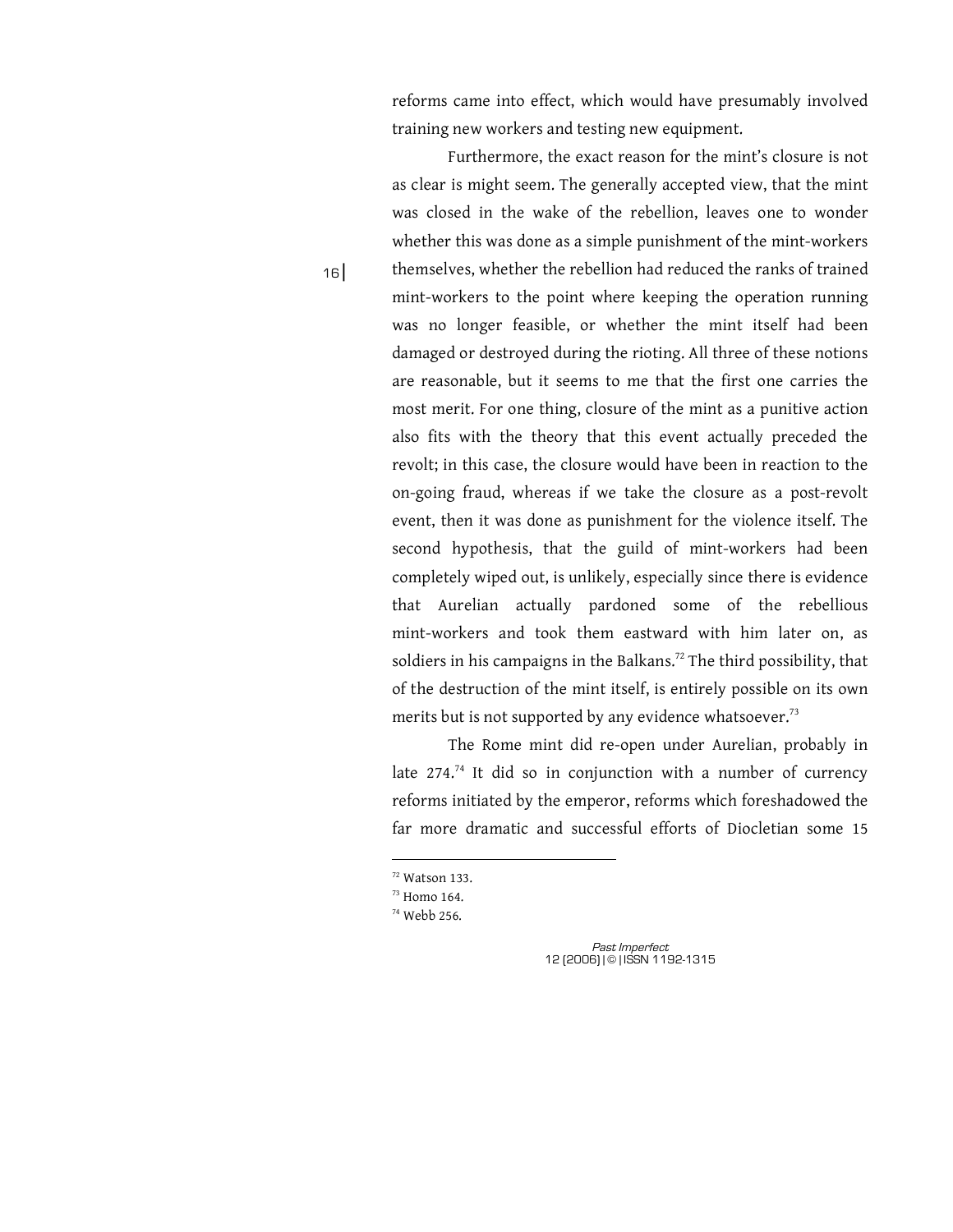years later. Aurelian re-set the silver content of the *antoninianus* to 5%, and added the somewhat enigmatic XXI mark to that denomination.<sup>75</sup> He also revived the *denarius*, and began striking bronze *sestertii* and *asses* again, although there remains doubt about exactly what these coins were worth<sup>76</sup>. There is no evidence that he returned the bronze coinage to the Senate, although the tell-tale letters S.C. would later begin to appear again on coins of Florian, one of Aurelian's short-lived successors.<sup>77</sup> However, this would prove to be an exception to the general course of events; from the time of Aurelian on, the bronze coinage and the mints in general were the responsibility of the emperor.<sup>78</sup> Aurelian had, of course, undertaken a minor reform in A.D. 271, and Watson argues that this was because "[t]he revolt of the mint workers and the full-scale riots to which it gave rise… deeply affected Aurelian."<sup>79</sup> However, one should hesitate to think that the moneyers' revolt was the impetus for these reforms; it is just as likely, in my opinion, that it was the other around, if indeed there was any relationship between

76 Webb 249-50.

 $\overline{a}$ 

78 Homo 171-2.

79 Watson 127.

 $75$  There has been much debate over what the XXI (or its Greek form, KA) indicates. For the purposes of this article, suffice it to say that it almost certainly represents the fraction 1/20. The presence of this fraction likely means one of three things: that the new *antoniniani* were worth 20 of a smaller denomination (such as the *as*, which Aurelian brought back into production at this time), that 20 *antoniniani* were worth 1 of a larger denomination (unlikely), or that the silver content of the new coins was 1/20. Finally, Harl (146) and others have argued that these coins actually represent a completely new denomination, called the *aurelianianus*. The main point, however, is that they represented a vast improvement on what had been there before.

<sup>77</sup> S.C. does appear on one post-reform *sestertius* of Aurelian (*R.I.C.* 75), a CONCORD.MILIT type from the mint at Rome, but it is in a very strange spot on the reverse of the coin, and in my opinion probably represents a mint mark rather than an assertion of senatorial authority.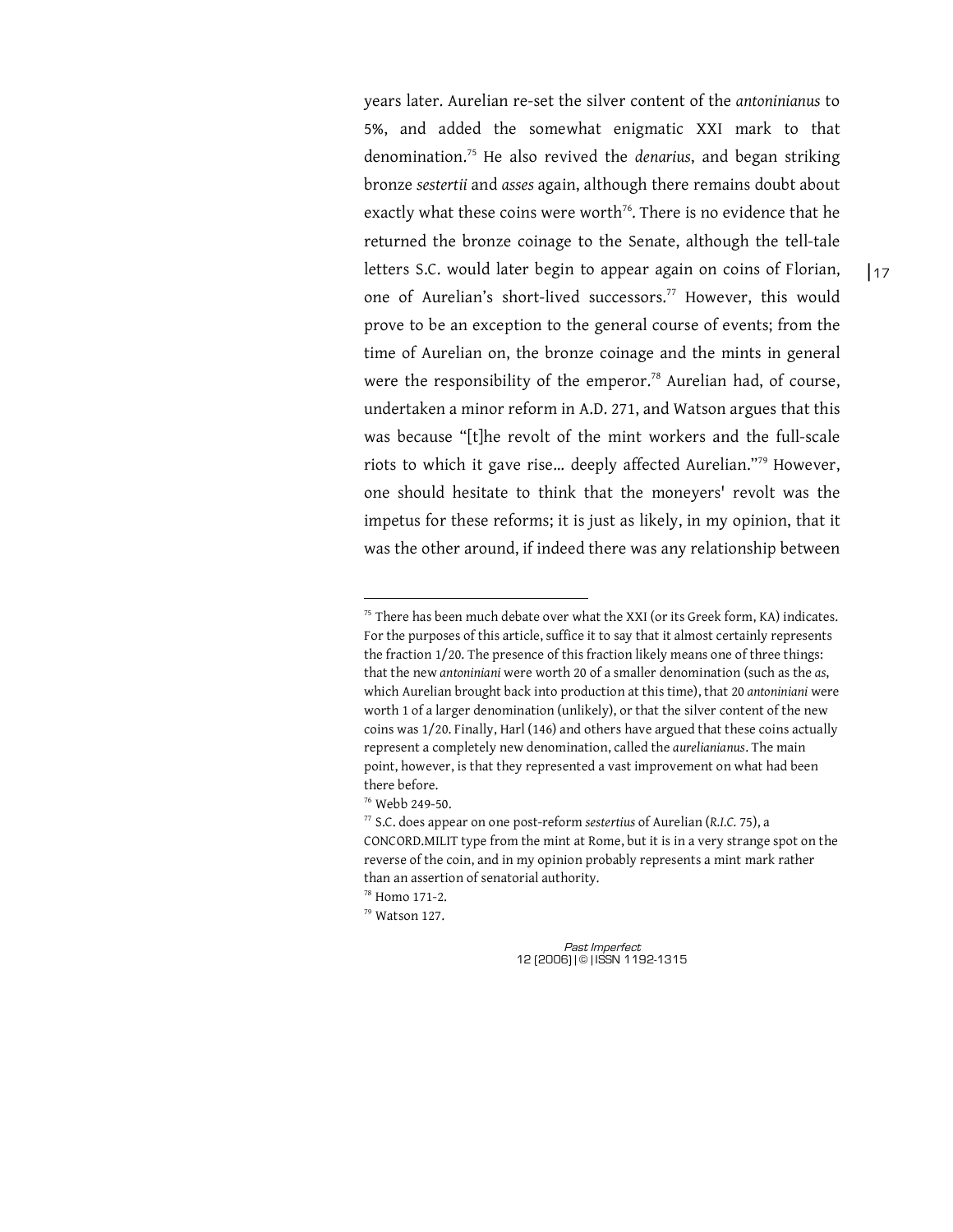the two events at all. Once again, our lack of certain knowledge of the relative chronology of events prevents us from making a definitive judgement.

Aurelian also re-organized the bureaucratic structure of the monetary system, abolishing the position held by the late Felicissimus. In its place, he created an office known as the *agens vice rationalis*, and apparently appointed one Gaius Valarius Sabinus to fill it. ${}^{80}$  This piece of reorganization may be related to the concentrating of authority over the mints in the hands of the emperor, as in addition to abolishing Felicissimus' old position, it also meant the end of the senatorial *tresviri monetales*. 81

If we take together all the sources and evidence concerning the mint workers' revolt, the following picture emerges. Prior to A.D. 271, large-scale fraud, probably involving both skimming silver and clipping coins, was being committed at the mint of Rome, exacerbating the already dismal state of the Roman coinage. Out of probably-justified fear of retribution, during a time of considerable public anxiety at Rome, the mint-workers rebelled under the leadership of the *Procurator Summarum Rationum*, Felicissimus. They were joined in this sedition by members of the Roman general public, and almost certainly by a number of senators who were opposed to Aurelian and resented the loss of their traditional prerogatives. Serious violence ensued, and Felicissimus, along with hundreds of others, was killed. Either immediately before or immediately after the revolt, the mint at Rome was closed, the Senate lost its right to strike bronze coins, and Aurelian put in place a series of modest reforms to the coinage itself and to the

 $\overline{a}$ 

Past Imperfect 12 (2006) | © | ISSN 1192-1315

<sup>18</sup> |

<sup>80</sup> Watson 127-8.

<sup>81</sup> Homo 170.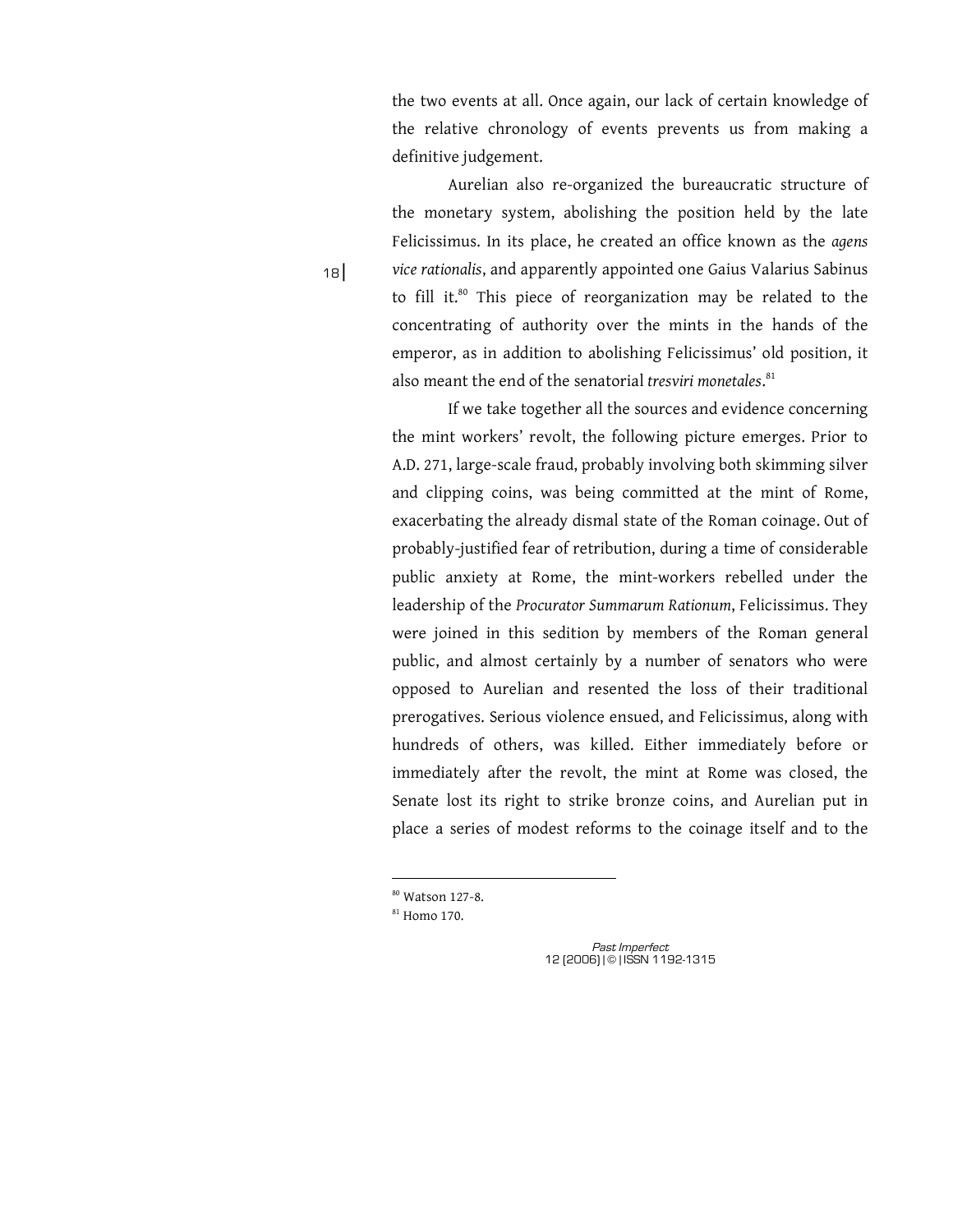system under which it was produced. Approximately three years later, in late A.D. 273 or 274, the mint re-opened at reduced capacity, and then returned to full operation after the institution of Aurelian's major reforms.

In conclusion, it is still difficult to define how much historical importance can be given to the revolt of the mintworkers. The question hinges upon the chronological relationship between the uprising, the closure of the Rome mint, and Aurelian's first series of monetary reforms. If the revolt preceded the other two events, then it was quite clearly a very significant event, and could possibly even be interpreted as a turning point in the history of the 3<sup>rd</sup> century A.D, for the reforms of Aurelian were a direct prelude to the more famous efforts of Diocletian. If, on the other hand, the revolt of the mint-workers was a response to those two occurrences, then its significance lies primarily in the startling level of violence that accompanied it, and the possible participation of members of the senatorial class. However, if nothing else, the fact that the mint-workers rioted at Rome in early A.D. 271 can at least be seen as a symptom of how sorry a state the entire Roman monetary system was in through the middle part of the  $3<sup>rd</sup>$  century A.D.

### Bibliography

#### Ancient Sources

*Corpus Inscriptionum Latinarum IX: Inscriptiones Calabriae Apuliae Samnii Sabinorum Piceni Latinae*. Ed. Th. Mommsen. Berlin: G. Reimer, 1883.

*Epitome De Caesaribus*. Ed. Fr. Pichlmayr. Leipzig: B.G. Teubner, 1970.

Eutropius. *Breviarum*. Ed. C. Santini. Leipzig: B.G. Teubner, 1979.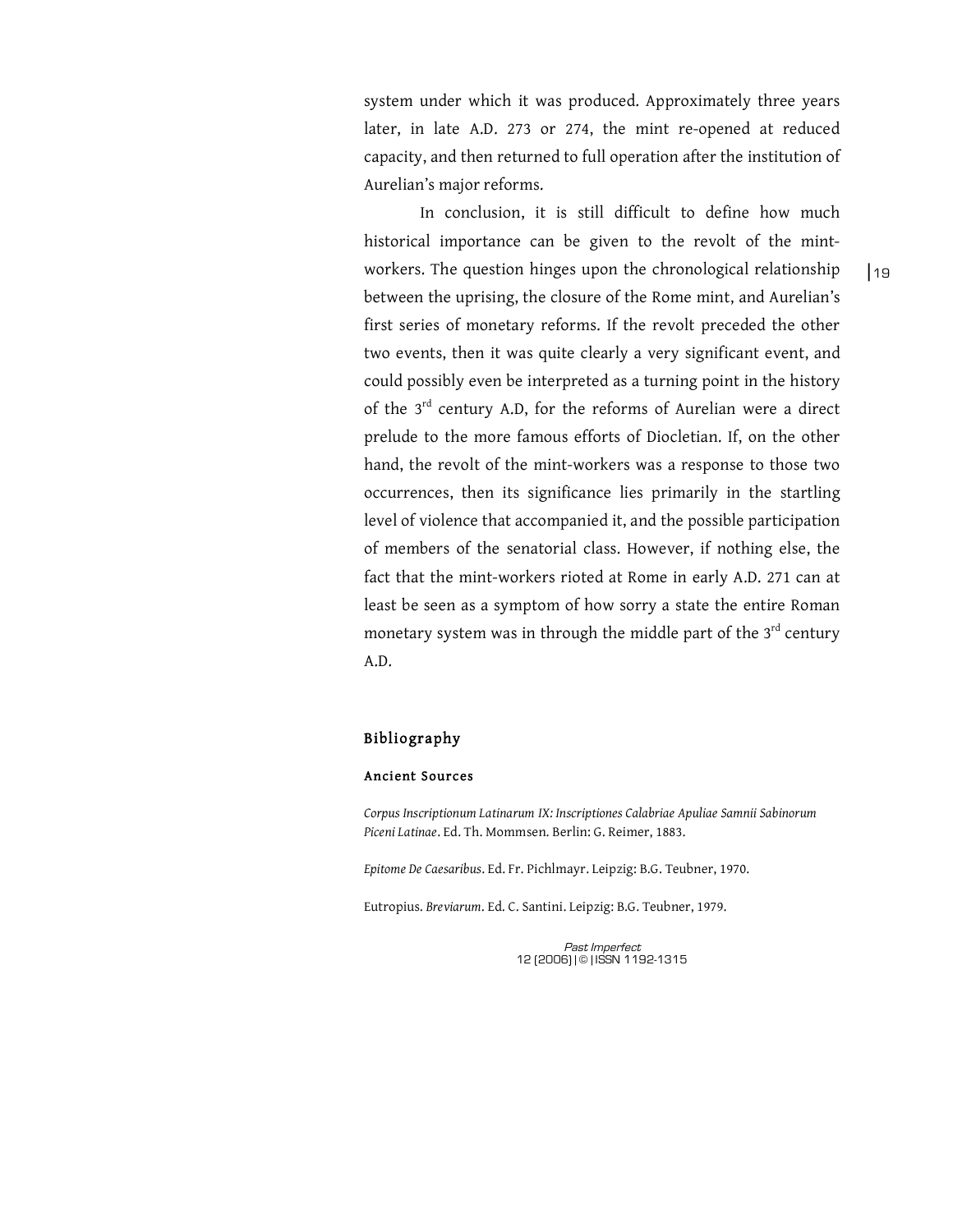John Malalas. *Historia Chronica*. Oxford: Sheldonian Theatre, 1691.

Polemius Silvius. *Laterculus*. in *Chronica Minora: Saec. IV.V.VI.VII.* Ed. Th. Mommsen. Berlin: Weidmann, 1961.

Scriptores Historiae Augustae. *Vita Aureliani*. Ed. E. Hohl. Leipzig: B.G. Teubner, 1965.

Sextus Aurelius Victor. *Liber De Caesaribus*. Ed. Fr. Pichlmayr. Leipzig: B.G. Teubner, 1970.

#### Modern Sources

<sup>20</sup> |

Carson, R.A.G. "The Reform of Aurelian." *Revue Numismatique* 7 (1965), pp. 225-35.

Clinton, Henry Fynes. *Fasti Romani: The Civil and Literary Chronology of Rome and Constantinople from the Death of Augustus to the Death of Justin II*. New York: Burt Franklin, 1845.

Fisher, W.H. "The Augustan *Vita Aureliani*." *Journal of Roman Studies* 19 (1929), pp. 125-49.

Gatti, Clementina. "La Politica Monetaria di Aureliano."*La Parola del Passato* 16 (1961), pp. 93-106.

Harl, Kenneth W. *Coinage in the Roman Economy, 300 B.C. to A.D. 700*. Baltimore: Johns Hopkins University Press, 1996.

Homo, Léon. *Essai sur le Règne de l'Empereur Aurélien (270-275)*. Paris: Thorin et Fils, 1904.

Palmer, R.E.A. "Customs on Market Goods Imported Into the City of Rome." *Memoirs of the American Academy in Rome* 36 (1980), pp. 217-30.

Peachin, Michael. "Johannes Malalas and the Moneyers' Revolt." *Studies in Latin Literature and Roman History* III. Ed. Carl Deroux. Brussels: Latomus, 1983.

Syme, Ronald. *Emperors and Biography: Studies in the Historia Augusta*. Oxford: Oxford University Press, 1971.

Turcan, Robert. "Le délit des monétaires rebellés contre Aurélien." *Latomus* 28.4 (1969), pp. 948-59.

Watson, Alaric. *Aurelian and the Third Century.* London: Routledge, 1999.